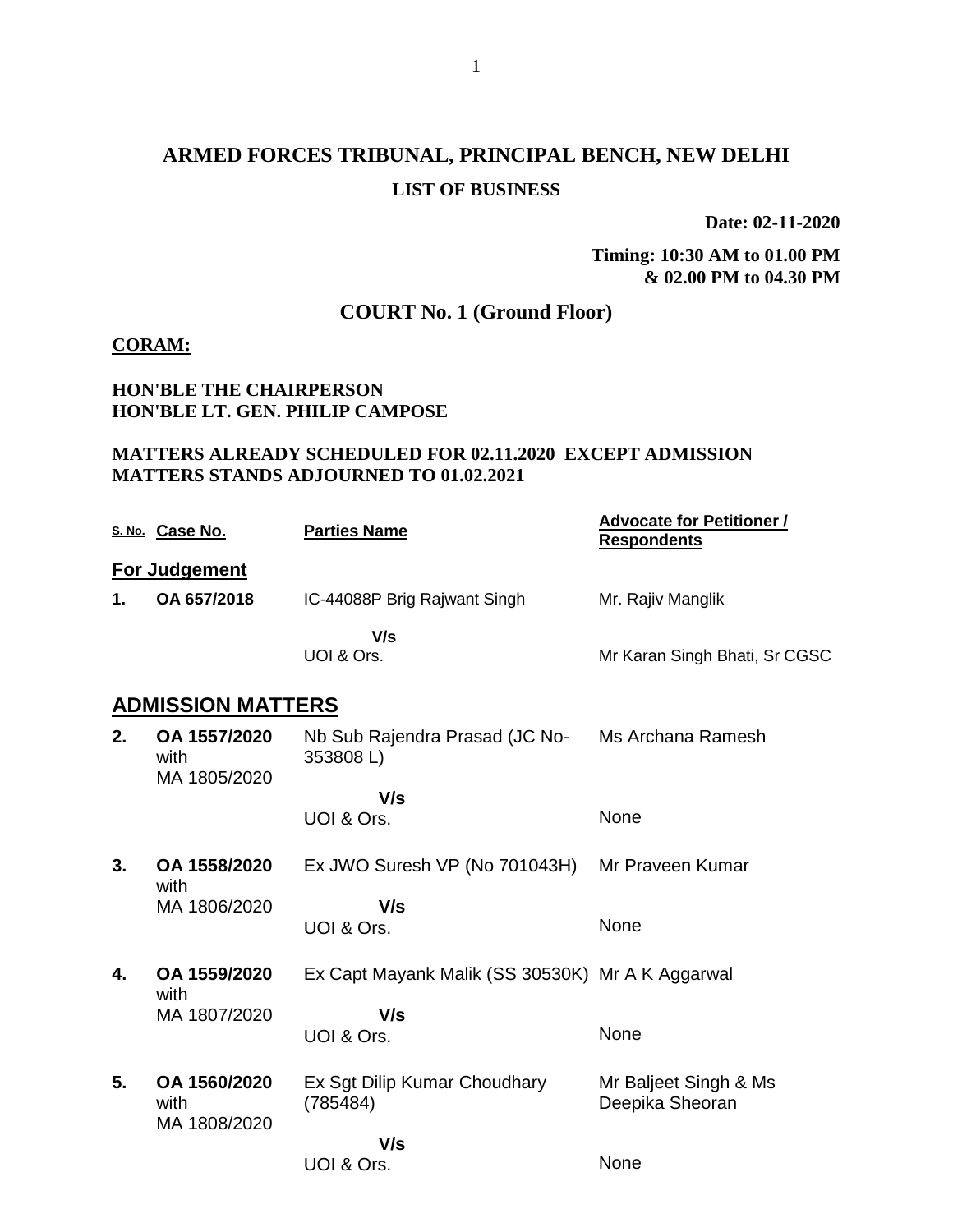**6. OA 1561/2020** with MA 1809/2020 Ex Pnr Nagendra Kumar (8032134 Mr Ajit Kakkar & Associates K)  **V/s** UOI & Ors. None **7. OA 1562/2020** Ex HFO Kamal Kumar Verma (639510)  **V/s** UOI & Ors. Mr Baljeet Singh & Ms Deepika Sheoran None **8. OA 1563/2020** with MA 1810/2020 Ex Sgt Nitesh Kumar (772946-G)  **V/s** UOI & Ors. Mr. Durgesh Kumar Sharma None **9. OA 1564/2020** with MA 1811/2020 IC-35266L Brig Kapil Prakash Chand (Retd.)  **V/s** UOI & Ors. Mr. Aditya Singh Puar None **10. OA 1565/2020** with MA 1812/2020 Ex Sgt Gajjala Naga Venkata Vara Prasad (No 772672)  **V/s** UOI & Ors. Mr Baljeet Singh & Ms Deepika Sheoran None **11. OA 1566/2020** with MA 1813/2020 Avm Dhananjai Vishnu Wani (No 18568 B)  **V/s** UOI & Ors. Mr KR Verma None **12. OA 1567/2020** with MA 1814/2020 Col Arun Kumar Retd (IC-44982X)  **V/s** UOI & Ors. Mr K R Verma None **13. OA 1568/2020** with MA 1815/2020 Col Ranveer Singh SC Retd (IC-41244 Mr K R Verma H)  **V/s** UOI & Ors. None **14. OA 1569/2020** with MA 1816/2020 Col Kiron Beer Marwaha (Retd) (IC 48477 M)  **V/s** UOI & Ors. Mr KR Verma None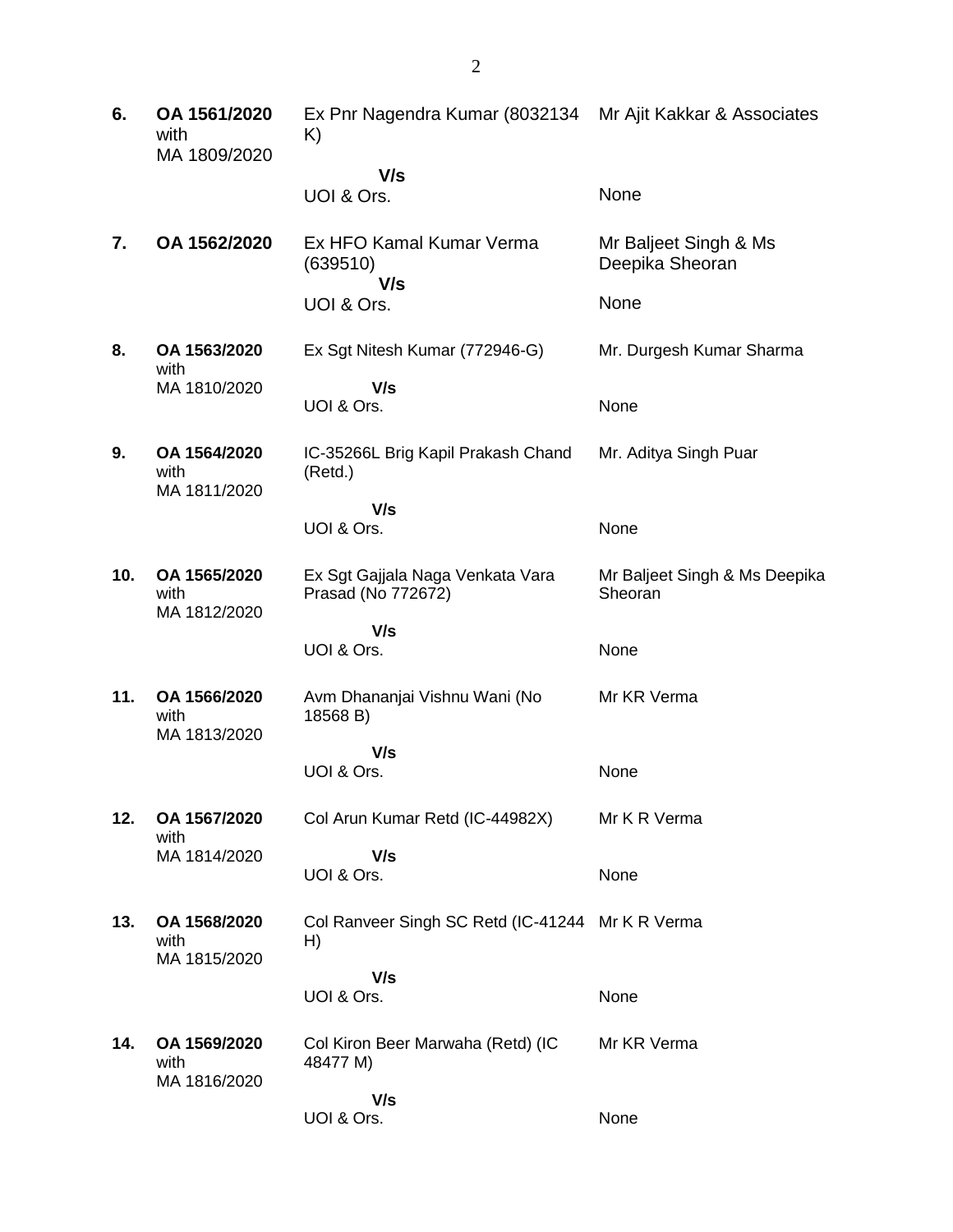| 15. | OA 1570/2020<br>with              | Col Amit Sood (Retd) (IC 47132 Y)                    | Mr KR Verma                            |  |
|-----|-----------------------------------|------------------------------------------------------|----------------------------------------|--|
|     | MA 1817/2020                      | V/s<br>UOI & Ors.                                    | None                                   |  |
| 16. | OA 1571/2020                      | Col Sanjiv Singh Tomar (Retd) (IC<br>47452 W)        | Mr KR Verma                            |  |
|     |                                   | V/s<br>UOI & Ors.                                    | None                                   |  |
| 17. | OA 1572/2020                      | Ex Hav Abhey Singh Tawarwal (No<br>14244071 F)       | Mr Sant Ram                            |  |
|     |                                   | V/s<br>UOI & Ors.                                    | None                                   |  |
| 18. | OA 1573/2020                      | HAV/PA S Surjeet Singh (15143229N)                   | Mr Indra Sen Singh & Abhishek<br>Singh |  |
|     |                                   | V/s<br>UOI & Ors.                                    | None                                   |  |
| 19. | OA 1574/2020                      | Ex Hav Maheshwar Prasad Singh (No<br>14250796 X)     | Mr Sant Ram                            |  |
|     |                                   | V/s<br>UOI & Ors.                                    | None                                   |  |
| 20. | OA 1575/2020                      | Ex Hav Raj Mohan Singh Negi (No<br>14255993K)        | Mr Sant Ram                            |  |
|     |                                   | V/s<br>UOI & Ors.                                    | None                                   |  |
| 21. | OA 1576/2020                      | JWO Subhash Kumar (Retd) (No<br>627589 F)            | Mr AK Chaudhary                        |  |
|     |                                   | V/s<br>UOI & Ors.                                    | None                                   |  |
| 22. | OA 1605/2020                      | Ex Gnr Ganpat Singh Solanki (No<br>15105814K)<br>V/s | Mr AK Trivedi & Yogesh Sharma          |  |
|     |                                   | UOI & Ors.                                           | None                                   |  |
|     | <b>MA (OTHERS)</b>                |                                                      |                                        |  |
| 23. | MA 1803/2020<br>in<br>OA 570/2020 | IC-72723L Major Ravindra Singh<br>Mahla              | Mr. Anand Kumar                        |  |
|     |                                   | V/s<br>UOI & Ors.                                    | Mr. Shyam Narayan                      |  |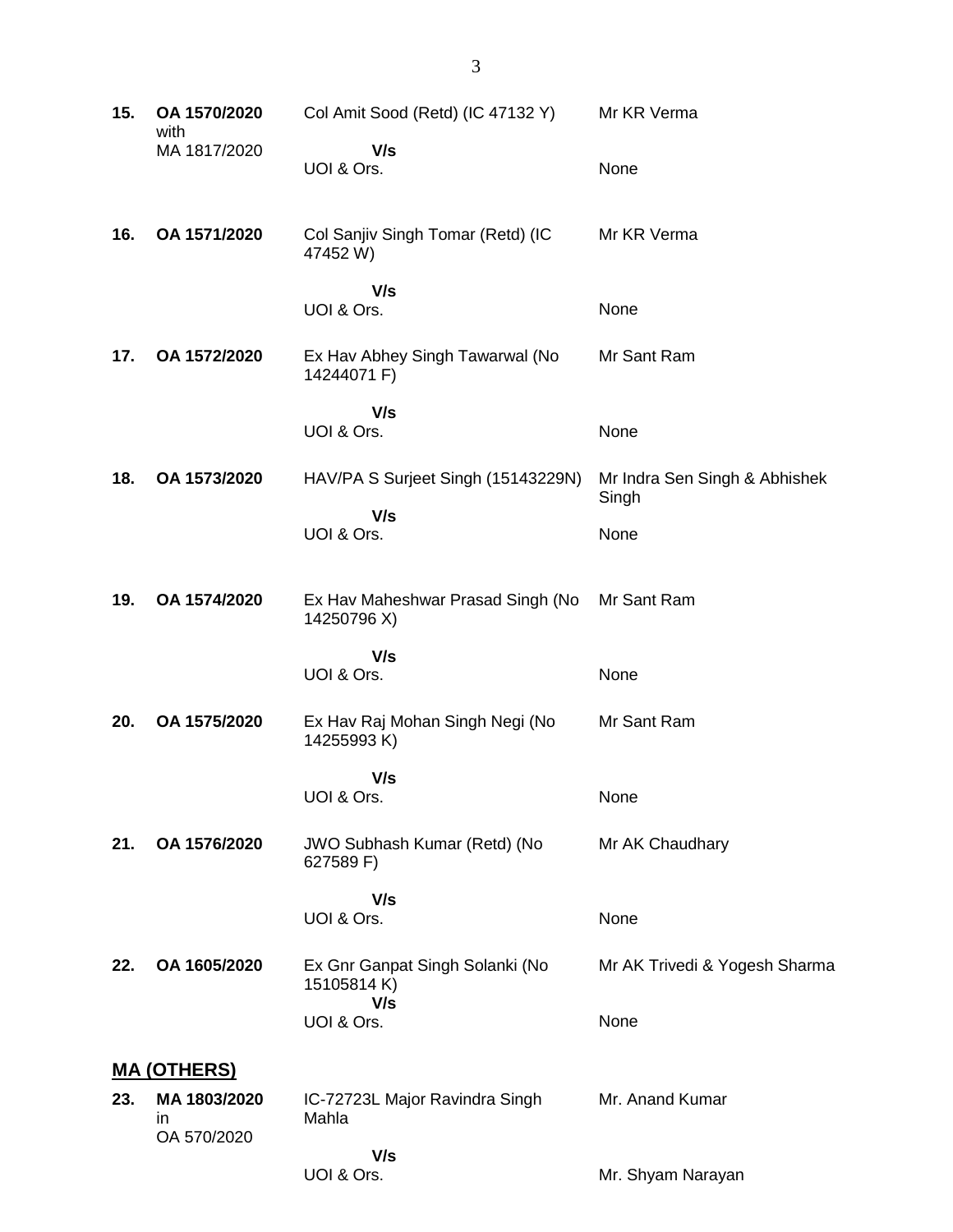| 24. | MA 1852/2020 | Lt Col V B Pandey (IC 68609W) | Mr Anand Kumar               |
|-----|--------------|-------------------------------|------------------------------|
|     | OA 430/2020  | V/s                           |                              |
|     |              | UOI & Ors                     | Dr. Vijendra Singh Mahndiyan |

# **PLEADINGS NOT COMPLETE**

| 25. | OA (Appeal)<br>294/2020<br>with | Maj Gen B Chakravarty (Retd) (IC<br>39366 N) | Mr Anil Srivastava  |
|-----|---------------------------------|----------------------------------------------|---------------------|
|     | MA 1113/2020                    | V/s<br>UOI & Ors.                            | Mr Harish V Shankar |